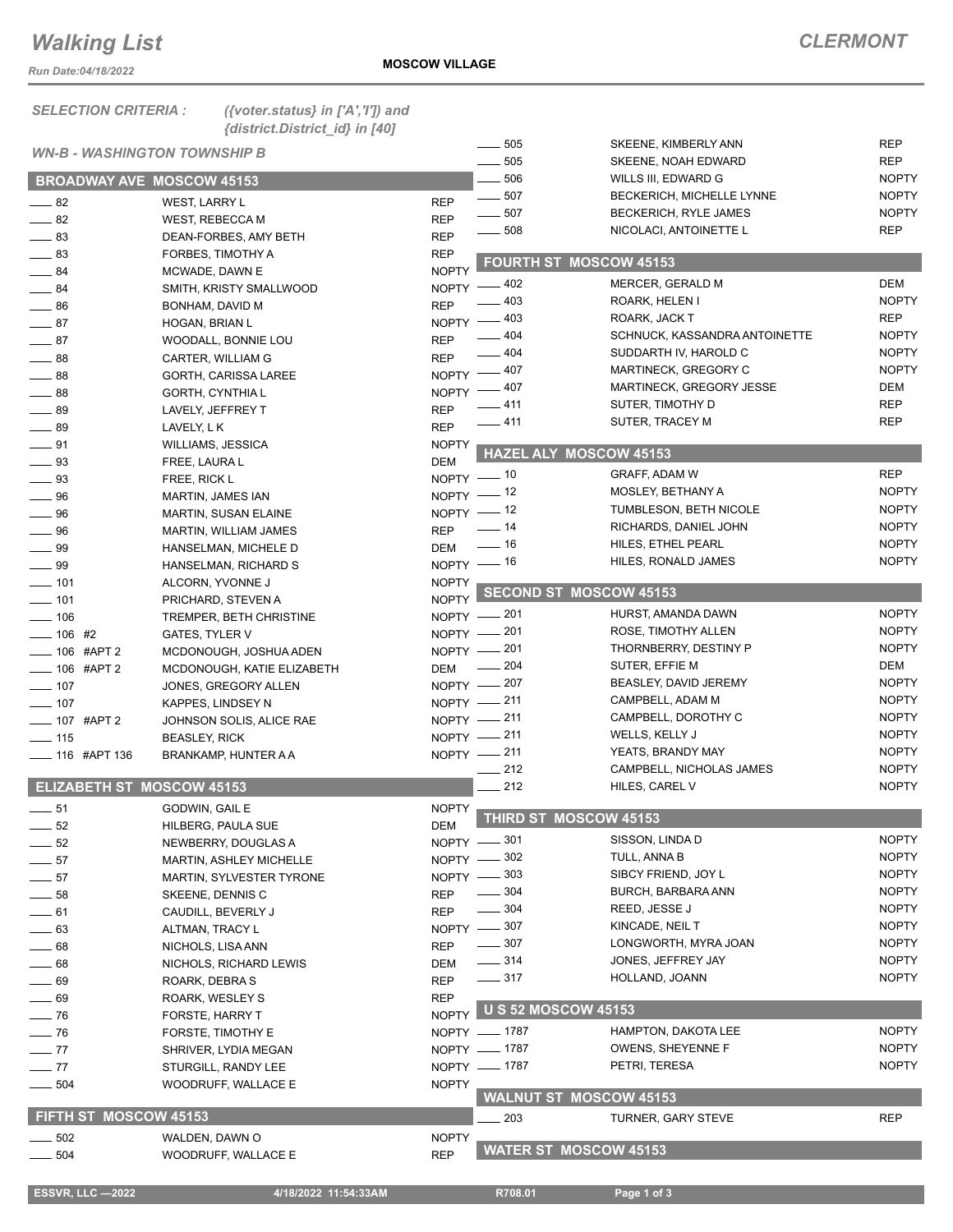## *Walking List*

*Run Date:04/18/2022*

## *WN-B - WASHINGTON TOWNSHIP B*

| <b>WATER ST MOSCOW 45153</b> |                               |              |
|------------------------------|-------------------------------|--------------|
| 100 #APT 154                 | LIPSCOMB, CONNIE ANNE         | <b>REP</b>   |
| —— 100 #APT 154              | LIPSCOMB, DOUGLAS DELMAR      | <b>REP</b>   |
| $\sim$ 102                   | KAPPES, STEVEN ALLEN          | <b>DEM</b>   |
| $\frac{1}{2}$ 102            | MOORE, CAROLINE MARIE         | <b>NOPTY</b> |
| $-106$                       | <b>BAILEY, PATRICIA L</b>     | <b>NOPTY</b> |
| $\frac{106}{106}$            | LANHAM, CINDIE M              | <b>NOPTY</b> |
| $-107$                       | NIKOLOV, KRISTIAN ATANASOV    | <b>NOPTY</b> |
| $\sim$ 107                   | STAVERMANN, DAK T             | <b>NOPTY</b> |
| $- 110$                      | KNUEVEN. JOEL ADAM            | <b>NOPTY</b> |
| $-110$                       | KNUEVEN, VICKIE CHRISTINA     | <b>NOPTY</b> |
| $-110$                       | RAPALYEA, LYDIA B             | <b>NOPTY</b> |
| 112                          | <b>HAWKINS, JULIE DOHERTY</b> | <b>NOPTY</b> |
| $\frac{1}{2}$ 118            | DAGIAU, DAVID M               | <b>REP</b>   |
| $\frac{1}{2}$ 124            | RICHARDS, CHERYL LYNN         | <b>DEM</b>   |
| 124                          | RICHARDS, JEFFREY J           | <b>DEM</b>   |
| $-128$                       | TURNER, KIMBERLY KAY          | <b>REP</b>   |
| $-128$                       | <b>TURNER, PHILLIP EARL</b>   | <b>REP</b>   |
|                              |                               |              |
| <b>WELLS ST MOSCOW 45153</b> |                               |              |
| 26                           | TISDALE, GLEN C               | <b>NOPTY</b> |

| —— 20            | TIODALE. ULEIV U            | <b>IVUETT</b> |
|------------------|-----------------------------|---------------|
| $\sim$ 27        | COOK, NATHAN DAKOTA         | <b>NOPTY</b>  |
| $\frac{1}{27}$   | FREEMAN, DANNY RAY          | <b>NOPTY</b>  |
| $\frac{1}{27}$   | FREEMAN, LOIS DARLENE       | <b>NOPTY</b>  |
| $\sim$ 27        | WOOD, JESSICA RENEE         | <b>NOPTY</b>  |
| $\frac{1}{2}$ 31 | LYKINS SR, JAMES CURTIS     | <b>NOPTY</b>  |
| $\frac{1}{2}$ 31 | LYKINS, TINA M              | <b>NOPTY</b>  |
| $\equiv$ 33      | PREBBLE, ROGER L            | <b>NOPTY</b>  |
| $\frac{1}{2}$ 33 | PREBBLE, SHARON D           | <b>NOPTY</b>  |
| $\frac{1}{2}$ 35 | TULL JR, JAMES E            | <b>NOPTY</b>  |
| $\equiv$ 36      | NEWBERRY, DONNA B           | DEM           |
| $\frac{1}{2}$ 37 | ADAMS, CIDNEY J             | <b>NOPTY</b>  |
| $\frac{1}{2}$ 37 | ADAMS ENGLISH, HEATHER LINN | <b>NOPTY</b>  |
| $\frac{1}{2}$ 37 | ENGLISH, RUSSELL TODD       | <b>REP</b>    |
| $\_\_$ 38        | SWART, DANNY PRESTON        | <b>NOPTY</b>  |
| $\equiv$ 38      | SWART, JOYCE ANN            | <b>REP</b>    |
| $\frac{1}{2}$ 40 | EATON, CHASE WADE           | <b>NOPTY</b>  |
| $\frac{1}{2}$ 40 | RICHEY JR, CHRISTOPHER OLEN | <b>NOPTY</b>  |

*TOTAL :* **132**